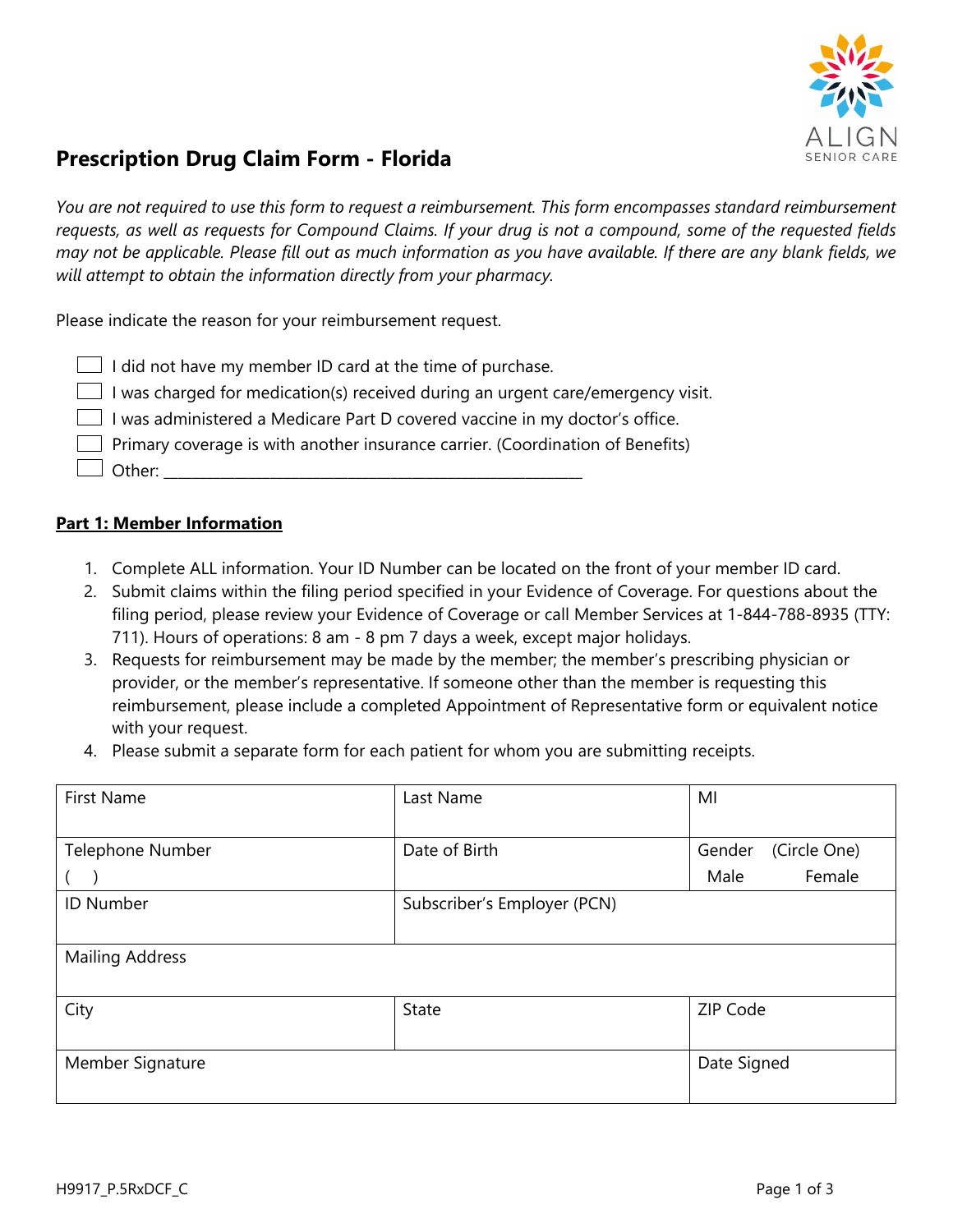- 1. Complete ALL information.
- 2. Please submit a separate form for each pharmacy from which you purchased medications.

| Name                                                                           |       |                         |
|--------------------------------------------------------------------------------|-------|-------------------------|
|                                                                                |       |                         |
| <b>Street Address</b>                                                          |       |                         |
|                                                                                |       |                         |
| City                                                                           | State | ZIP Code                |
|                                                                                |       |                         |
| Pharmacy/or Provider of Service National Provider Number (NA if not available) |       | <b>Telephone Number</b> |
|                                                                                |       |                         |

## **Part 3: Receipt Information**

- 1. Include Proof of Payment with the original pharmacy receipt(s) or pharmacy printout(s). Cash Register Receipt(s) without pharmacy detail will not be accepted. Tape all receipt(s) to the bottom of this page. Please DO NOT staple.
	- a. Compound medications must have at least 2 ingredients, and at least 1 ingredient must be a Federal legend (prescription) drug.
	- b. All active ingredients must be covered as part of your formulary and all prescription information must be submitted.
- 2. Please provide the explanation of benefits (EOB) or denial letter from the primary insurance carrier if you have primary coverage with another insurance carrier.
- 3. Receipts will not be returned. Please remember to keep a copy of the completed claim form and receipt(s) for your records.

| Date Rx Filled     | Diagnosis Code and Description       | <b>Medication Name</b>                                                 |
|--------------------|--------------------------------------|------------------------------------------------------------------------|
|                    |                                      |                                                                        |
|                    |                                      |                                                                        |
|                    |                                      |                                                                        |
| <b>Rx Number</b>   |                                      | Final Form of Compound (cream, patches, suppository, suspension, etc.) |
|                    |                                      |                                                                        |
|                    |                                      |                                                                        |
|                    |                                      |                                                                        |
| National Drug Code | Quantity                             |                                                                        |
|                    |                                      |                                                                        |
|                    |                                      |                                                                        |
|                    |                                      |                                                                        |
| Day Supply         | Total Volume (grams, ml, each, etc.) |                                                                        |
|                    |                                      |                                                                        |
|                    |                                      |                                                                        |
|                    |                                      | (continued on page 3)                                                  |
|                    |                                      |                                                                        |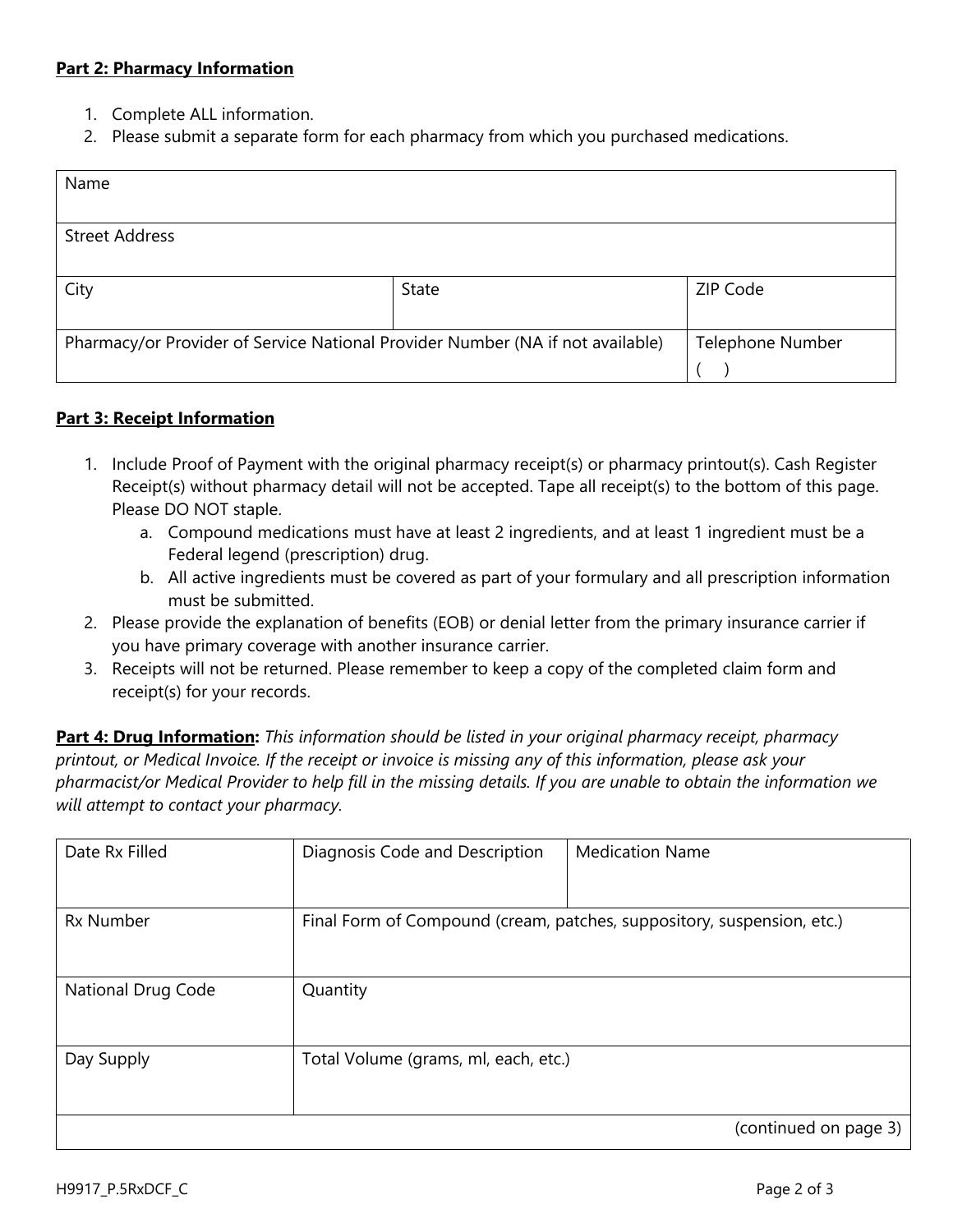| Prescriber First/Last Name |                                        | Prescriber NPI     |
|----------------------------|----------------------------------------|--------------------|
| Original Cost of Rx        | Amount Primary Insurance<br>Paid on Rx | Member Paid Amount |

Please indicate the time spent preparing the compound drug in the Receipt Information.

| Time              | Reimbursement |
|-------------------|---------------|
| $1 - 4$ minutes   | \$15.00       |
| $5 - 14$ minutes  | \$25.00       |
| $15 - 29$ minutes | \$35.00       |
| 30 -59 minutes    | \$50.00       |
| 60+ minutes       | \$75.00       |

## **Compound Ingredients**

|                |          | Ingredient Name  | Ingredient NDC | Metric Decimal   | AWP/WAC     |
|----------------|----------|------------------|----------------|------------------|-------------|
|                |          |                  |                | Quantity         | (Ingredient |
|                |          |                  |                |                  | Cost)       |
|                |          |                  |                |                  |             |
| $\overline{2}$ |          |                  |                |                  |             |
| 3              |          |                  |                |                  |             |
| $\overline{4}$ |          |                  |                |                  |             |
|                |          |                  |                | Total Ingredient |             |
|                |          | <b>Reimburse</b> |                | Cost             |             |
|                |          | (Circle One)     |                |                  |             |
|                | Pharmacy | Member           |                | Preparation Time |             |
|                |          |                  |                |                  |             |

Align Senior Care Manual Claims PO BOX 1039 Appleton, WI 54912-1039 **Appleton**, WI 54912-1039

# **Mail this form along with receipts to: Or Fax this form along with receipt to:**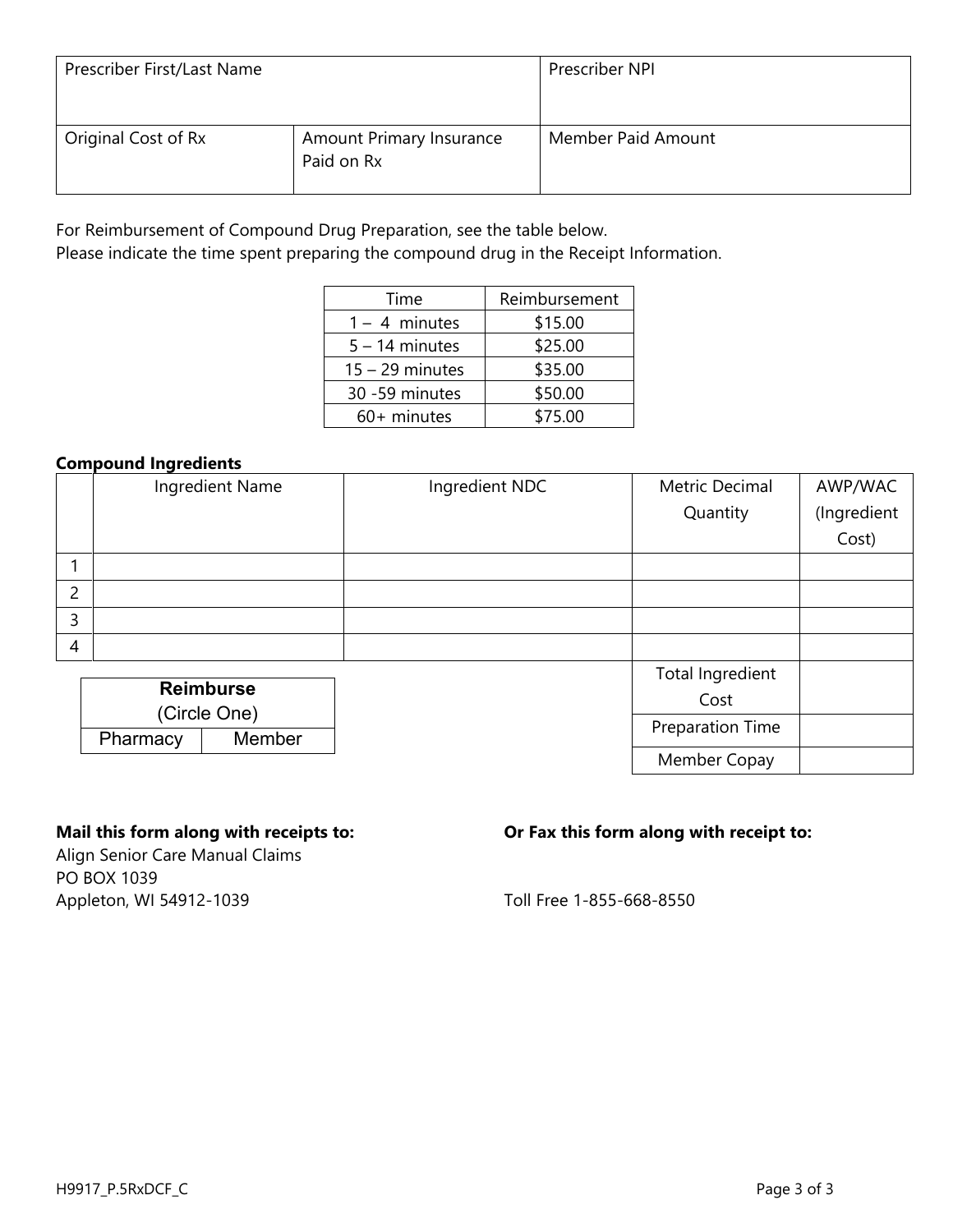

# **Prescription Drug Claim Form - Michigan**

*You are not required to use this form to request a reimbursement. This form encompasses standard reimbursement requests, as well as requests for Compound Claims. If your drug is not a compound, some of the requested fields may not be applicable. Please fill out as much information as you have available. If there are any blank fields, we will attempt to obtain the information directly from your pharmacy.*

Please indicate the reason for your reimbursement request.

| $\Box$ I did not have my member ID card at the time of purchase.                       |
|----------------------------------------------------------------------------------------|
| $\Box$ I was charged for medication(s) received during an urgent care/emergency visit. |
| I was administered a Medicare Part D covered vaccine in my doctor's office.            |
| $\Box$ Primary coverage is with another insurance carrier. (Coordination of Benefits)  |
| $\Box$ Other:                                                                          |

- 1. Complete ALL information. Your ID Number can be located on the front of your member ID card.
- 2. Submit claims within the filing period specified in your Evidence of Coverage. For questions about the filing period, please review your Evidence of Coverage or call Member Services at 1-855-855-0336 (TTY: 711). Hours of operations: 8 am - 8 pm 7 days a week, except major holidays.
- 3. Requests for reimbursement may be made by the member; the member's prescribing physician or provider, or the member's representative. If someone other than the member is requesting this reimbursement, please include a completed Appointment of Representative form or equivalent notice with your request.
- 4. Please submit a separate form for each patient for whom you are submitting receipts.

| <b>First Name</b>      | Last Name                   | MI                     |
|------------------------|-----------------------------|------------------------|
|                        |                             |                        |
| Telephone Number       | Date of Birth               | (Circle One)<br>Gender |
|                        |                             | Female<br>Male         |
| <b>ID Number</b>       | Subscriber's Employer (PCN) |                        |
|                        |                             |                        |
| <b>Mailing Address</b> |                             |                        |
|                        |                             |                        |
| City                   | <b>State</b>                | ZIP Code               |
|                        |                             |                        |
| Member Signature       |                             | Date Signed            |
|                        |                             |                        |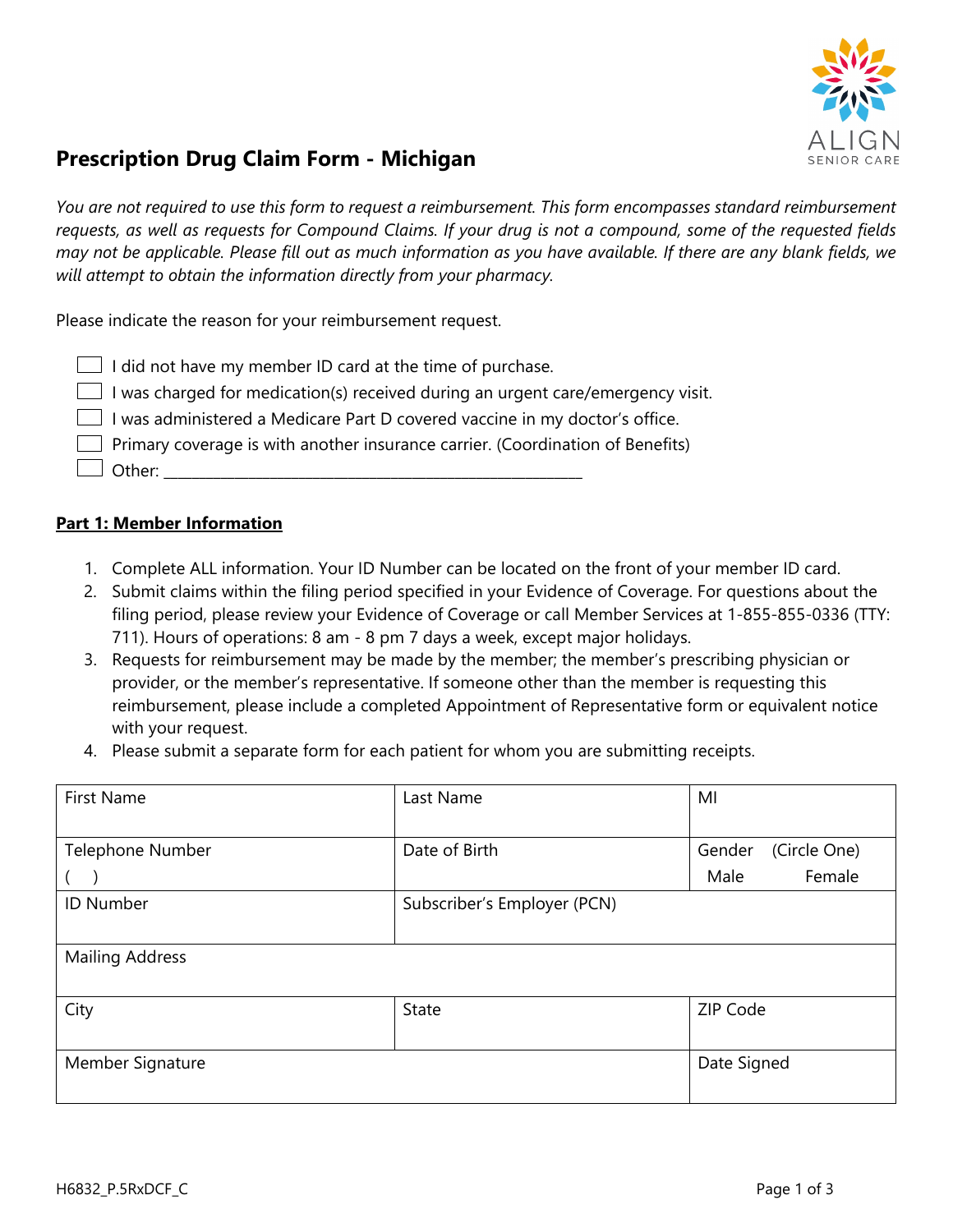- 1. Complete ALL information.
- 2. Please submit a separate form for each pharmacy from which you purchased medications.

| Name                                                                           |       |                         |
|--------------------------------------------------------------------------------|-------|-------------------------|
|                                                                                |       |                         |
| <b>Street Address</b>                                                          |       |                         |
|                                                                                |       |                         |
| City                                                                           | State | ZIP Code                |
|                                                                                |       |                         |
| Pharmacy/or Provider of Service National Provider Number (NA if not available) |       | <b>Telephone Number</b> |
|                                                                                |       |                         |

## **Part 3: Receipt Information**

- 1. Include Proof of Payment with the original pharmacy receipt(s) or pharmacy printout(s). Cash Register Receipt(s) without pharmacy detail will not be accepted. Tape all receipt(s) to the bottom of this page. Please DO NOT staple.
	- a. Compound medications must have at least 2 ingredients, and at least 1 ingredient must be a Federal legend (prescription) drug.
	- b. All active ingredients must be covered as part of your formulary and all prescription information must be submitted.
- 2. Please provide the explanation of benefits (EOB) or denial letter from the primary insurance carrier if you have primary coverage with another insurance carrier.
- 3. Receipts will not be returned. Please remember to keep a copy of the completed claim form and receipt(s) for your records.

| Date Rx Filled     | Diagnosis Code and Description       | <b>Medication Name</b>                                                 |
|--------------------|--------------------------------------|------------------------------------------------------------------------|
| <b>Rx Number</b>   |                                      | Final Form of Compound (cream, patches, suppository, suspension, etc.) |
| National Drug Code | Quantity                             |                                                                        |
| Day Supply         | Total Volume (grams, ml, each, etc.) |                                                                        |
|                    |                                      | (continued on page 3)                                                  |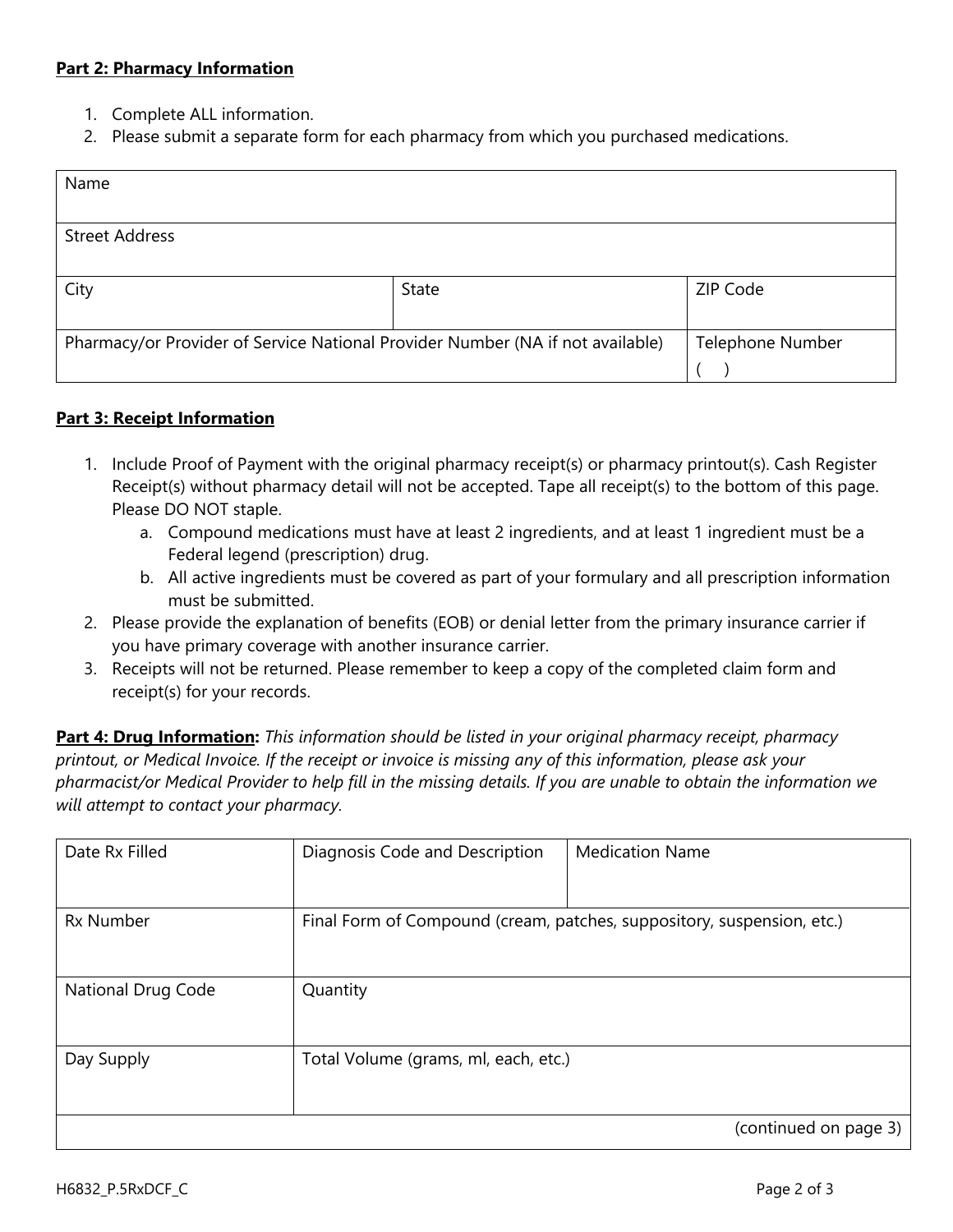| Prescriber First/Last Name |                                        | Prescriber NPI     |
|----------------------------|----------------------------------------|--------------------|
| Original Cost of Rx        | Amount Primary Insurance<br>Paid on Rx | Member Paid Amount |

Please indicate the time spent preparing the compound drug in the Receipt Information.

| Time              | Reimbursement |
|-------------------|---------------|
| $1 - 4$ minutes   | \$15.00       |
| $5 - 14$ minutes  | \$25.00       |
| $15 - 29$ minutes | \$35.00       |
| 30 -59 minutes    | \$50.00       |
| 60+ minutes       | \$75.00       |

## **Compound Ingredients**

|                |          | Ingredient Name  | Ingredient NDC   | Metric Decimal   | AWP/WAC     |
|----------------|----------|------------------|------------------|------------------|-------------|
|                |          |                  |                  | Quantity         | (Ingredient |
|                |          |                  |                  |                  | Cost)       |
|                |          |                  |                  |                  |             |
| $\overline{2}$ |          |                  |                  |                  |             |
| 3              |          |                  |                  |                  |             |
| $\overline{4}$ |          |                  |                  |                  |             |
|                |          |                  |                  | Total Ingredient |             |
|                |          | <b>Reimburse</b> |                  | Cost             |             |
| (Circle One)   |          |                  |                  |                  |             |
|                | Pharmacy | Member           | Preparation Time |                  |             |
|                |          |                  |                  |                  |             |

Align Senior Care Manual Claims PO BOX 1039 Appleton, WI 54912-1039 **Appleton**, WI 54912-1039

# **Mail this form along with receipts to: Or Fax this form along with receipt to:**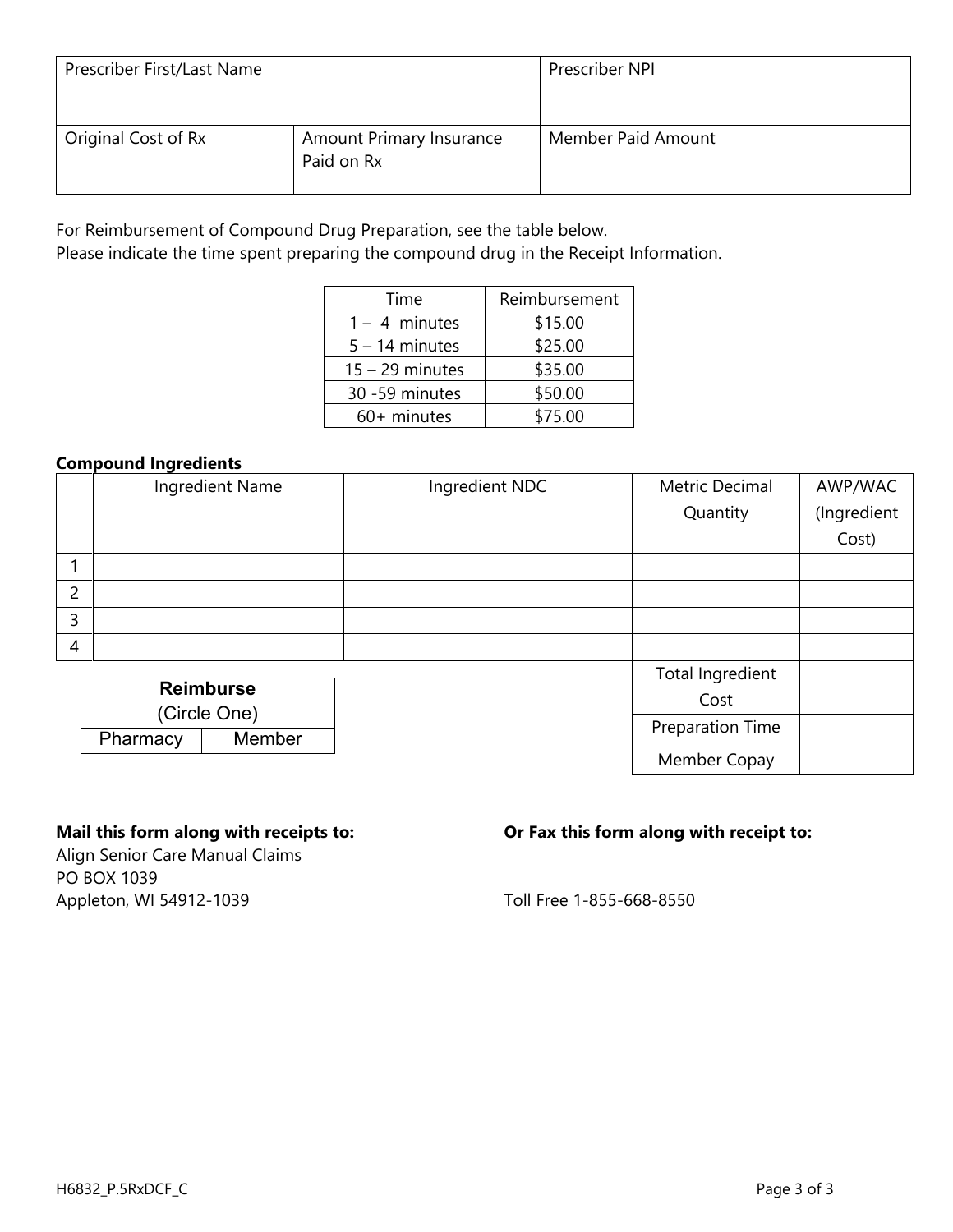

# **Prescription Drug Claim Form - California**

*You are not required to use this form to request a reimbursement. This form encompasses standard reimbursement requests, as well as requests for Compound Claims. If your drug is not a compound, some of the requested fields may not be applicable. Please fill out as much information as you have available. If there are any blank fields, we will attempt to obtain the information directly from your pharmacy.*

Please indicate the reason for your reimbursement request.

| $\Box$ I did not have my member ID card at the time of purchase.                      |
|---------------------------------------------------------------------------------------|
| I was charged for medication(s) received during an urgent care/emergency visit.       |
| I was administered a Medicare Part D covered vaccine in my doctor's office.           |
| $\Box$ Primary coverage is with another insurance carrier. (Coordination of Benefits) |
| $\Box$ Other:                                                                         |

- 1. Complete ALL information. Your ID Number can be located on the front of your member ID card.
- 2. Submit claims within the filing period specified in your Evidence of Coverage. For questions about the filing period, please review your Evidence of Coverage or call Member Services at 1-844-305-3879 (TTY: 711). Hours of operations: 8 am - 8 pm 7 days a week, except major holidays.
- 3. Requests for reimbursement may be made by the member; the member's prescribing physician or provider, or the member's representative. If someone other than the member is requesting this reimbursement, please include a completed Appointment of Representative form or equivalent notice with your request.
- 4. Please submit a separate form for each patient for whom you are submitting receipts.

| <b>First Name</b>      | Last Name                   | MI                     |
|------------------------|-----------------------------|------------------------|
|                        |                             |                        |
| Telephone Number       | Date of Birth               | (Circle One)<br>Gender |
|                        |                             | Female<br>Male         |
| <b>ID Number</b>       | Subscriber's Employer (PCN) |                        |
|                        |                             |                        |
| <b>Mailing Address</b> |                             |                        |
|                        |                             |                        |
| City                   | <b>State</b>                | ZIP Code               |
|                        |                             |                        |
| Member Signature       |                             | Date Signed            |
|                        |                             |                        |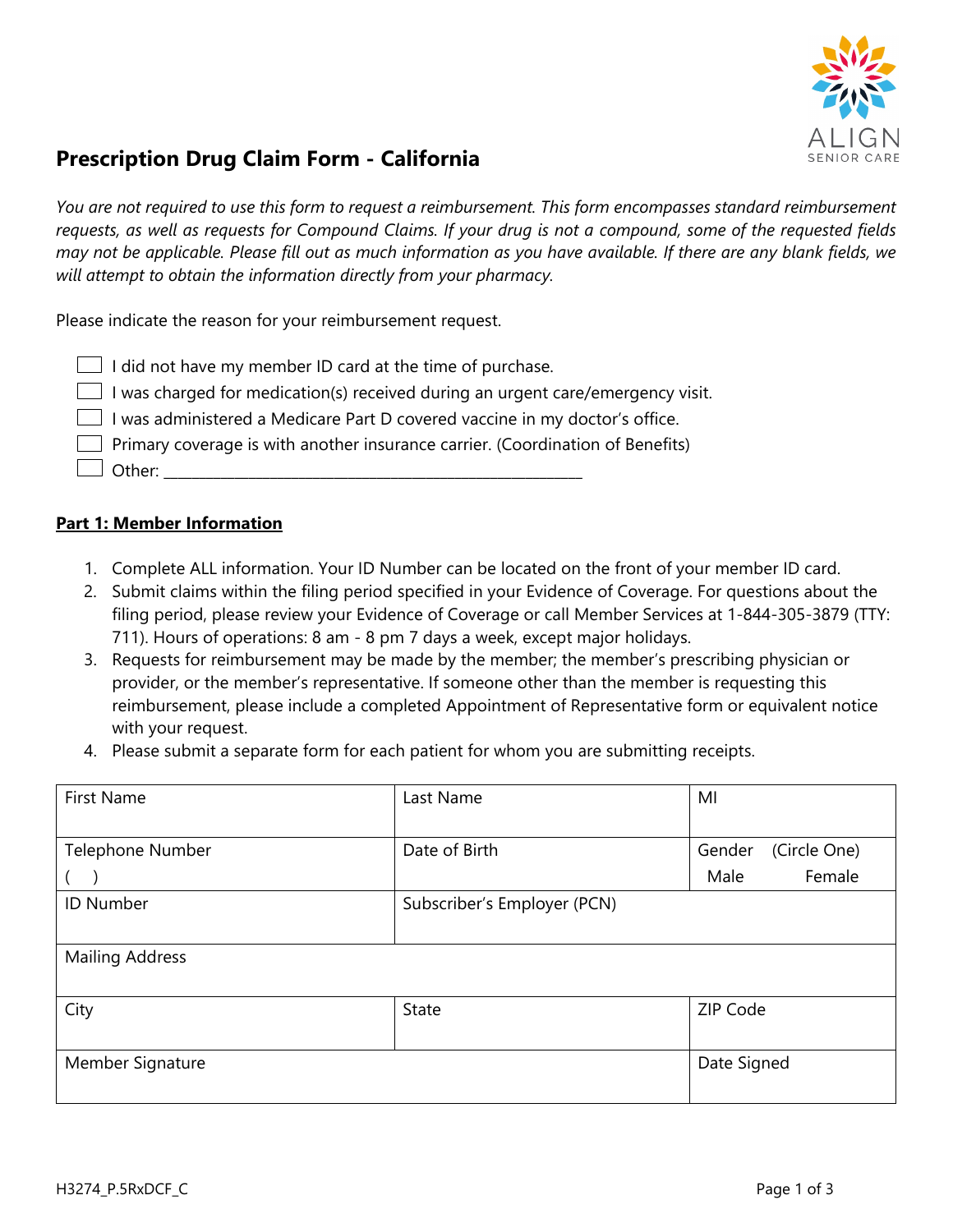- 1. Complete ALL information.
- 2. Please submit a separate form for each pharmacy from which you purchased medications.

| Name                                                                           |       |                         |
|--------------------------------------------------------------------------------|-------|-------------------------|
|                                                                                |       |                         |
| <b>Street Address</b>                                                          |       |                         |
|                                                                                |       |                         |
| City                                                                           | State | ZIP Code                |
|                                                                                |       |                         |
| Pharmacy/or Provider of Service National Provider Number (NA if not available) |       | <b>Telephone Number</b> |
|                                                                                |       |                         |

## **Part 3: Receipt Information**

- 1. Include Proof of Payment with the original pharmacy receipt(s) or pharmacy printout(s). Cash Register Receipt(s) without pharmacy detail will not be accepted. Tape all receipt(s) to the bottom of this page. Please DO NOT staple.
	- a. Compound medications must have at least 2 ingredients, and at least 1 ingredient must be a Federal legend (prescription) drug.
	- b. All active ingredients must be covered as part of your formulary and all prescription information must be submitted.
- 2. Please provide the explanation of benefits (EOB) or denial letter from the primary insurance carrier if you have primary coverage with another insurance carrier.
- 3. Receipts will not be returned. Please remember to keep a copy of the completed claim form and receipt(s) for your records.

| Date Rx Filled     | Diagnosis Code and Description       | <b>Medication Name</b>                                                 |
|--------------------|--------------------------------------|------------------------------------------------------------------------|
|                    |                                      |                                                                        |
|                    |                                      |                                                                        |
|                    |                                      |                                                                        |
| <b>Rx Number</b>   |                                      | Final Form of Compound (cream, patches, suppository, suspension, etc.) |
|                    |                                      |                                                                        |
|                    |                                      |                                                                        |
|                    |                                      |                                                                        |
| National Drug Code | Quantity                             |                                                                        |
|                    |                                      |                                                                        |
|                    |                                      |                                                                        |
|                    |                                      |                                                                        |
| Day Supply         | Total Volume (grams, ml, each, etc.) |                                                                        |
|                    |                                      |                                                                        |
|                    |                                      |                                                                        |
|                    |                                      | (continued on page 3)                                                  |
|                    |                                      |                                                                        |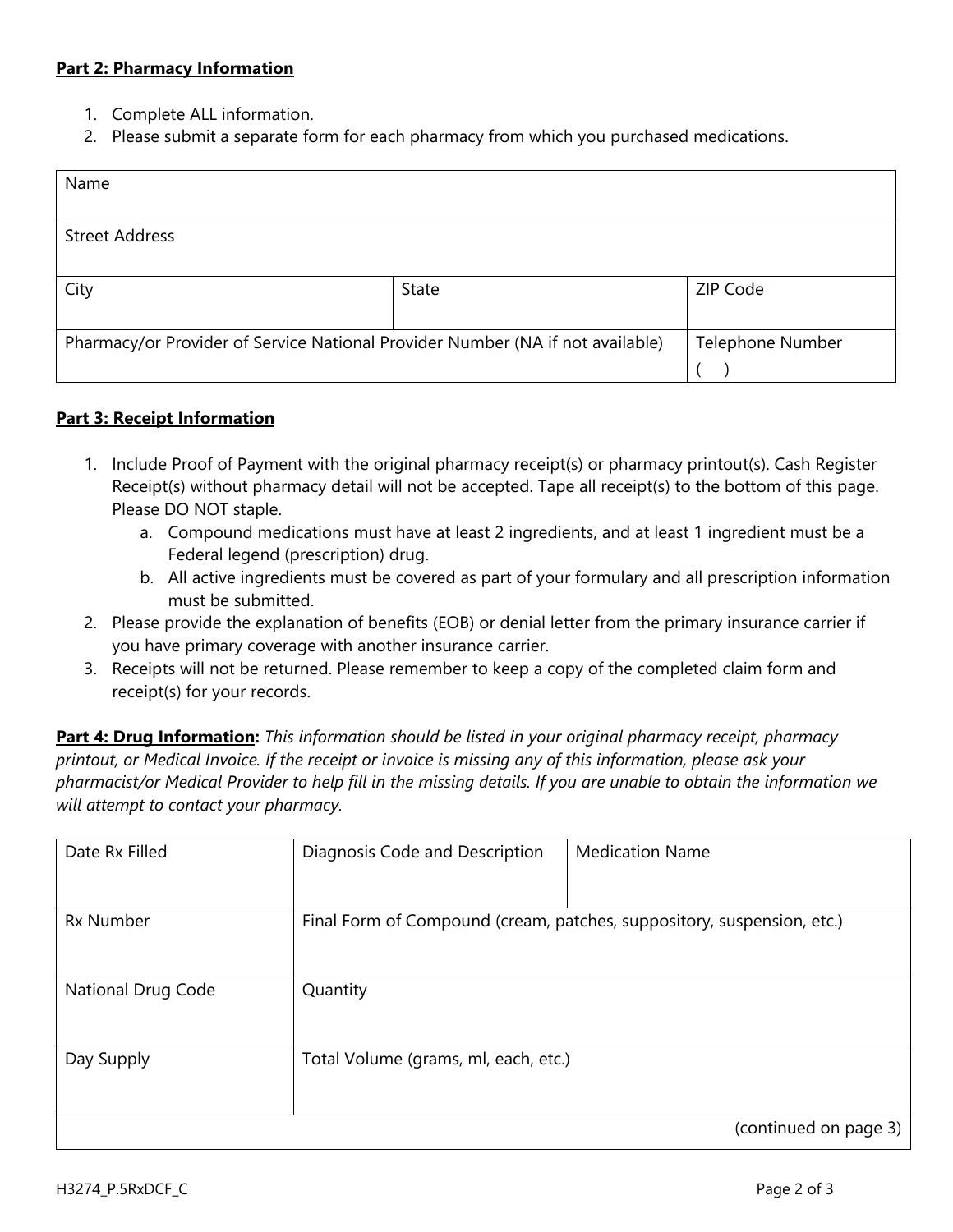| Prescriber First/Last Name |                                        | Prescriber NPI     |
|----------------------------|----------------------------------------|--------------------|
| Original Cost of Rx        | Amount Primary Insurance<br>Paid on Rx | Member Paid Amount |

Please indicate the time spent preparing the compound drug in the Receipt Information.

| Time              | Reimbursement |
|-------------------|---------------|
| $1 - 4$ minutes   | \$15.00       |
| $5 - 14$ minutes  | \$25.00       |
| $15 - 29$ minutes | \$35.00       |
| 30 -59 minutes    | \$50.00       |
| 60+ minutes       | \$75.00       |

## **Compound Ingredients**

|   |              | Ingredient Name  | Ingredient NDC | Metric Decimal          | AWP/WAC     |
|---|--------------|------------------|----------------|-------------------------|-------------|
|   |              |                  |                | Quantity                | (Ingredient |
|   |              |                  |                |                         | Cost)       |
|   |              |                  |                |                         |             |
| 2 |              |                  |                |                         |             |
| 3 |              |                  |                |                         |             |
| 4 |              |                  |                |                         |             |
|   |              |                  |                | Total Ingredient        |             |
|   |              | <b>Reimburse</b> |                | Cost                    |             |
|   | (Circle One) |                  |                | <b>Preparation Time</b> |             |
|   | Pharmacy     | Member           |                |                         |             |
|   |              |                  |                |                         |             |

Align Senior Care Manual Claims PO BOX 1039 Appleton, WI 54912-1039 **Appleton**, WI 54912-1039

# **Mail this form along with receipts to: Or Fax this form along with receipt to:**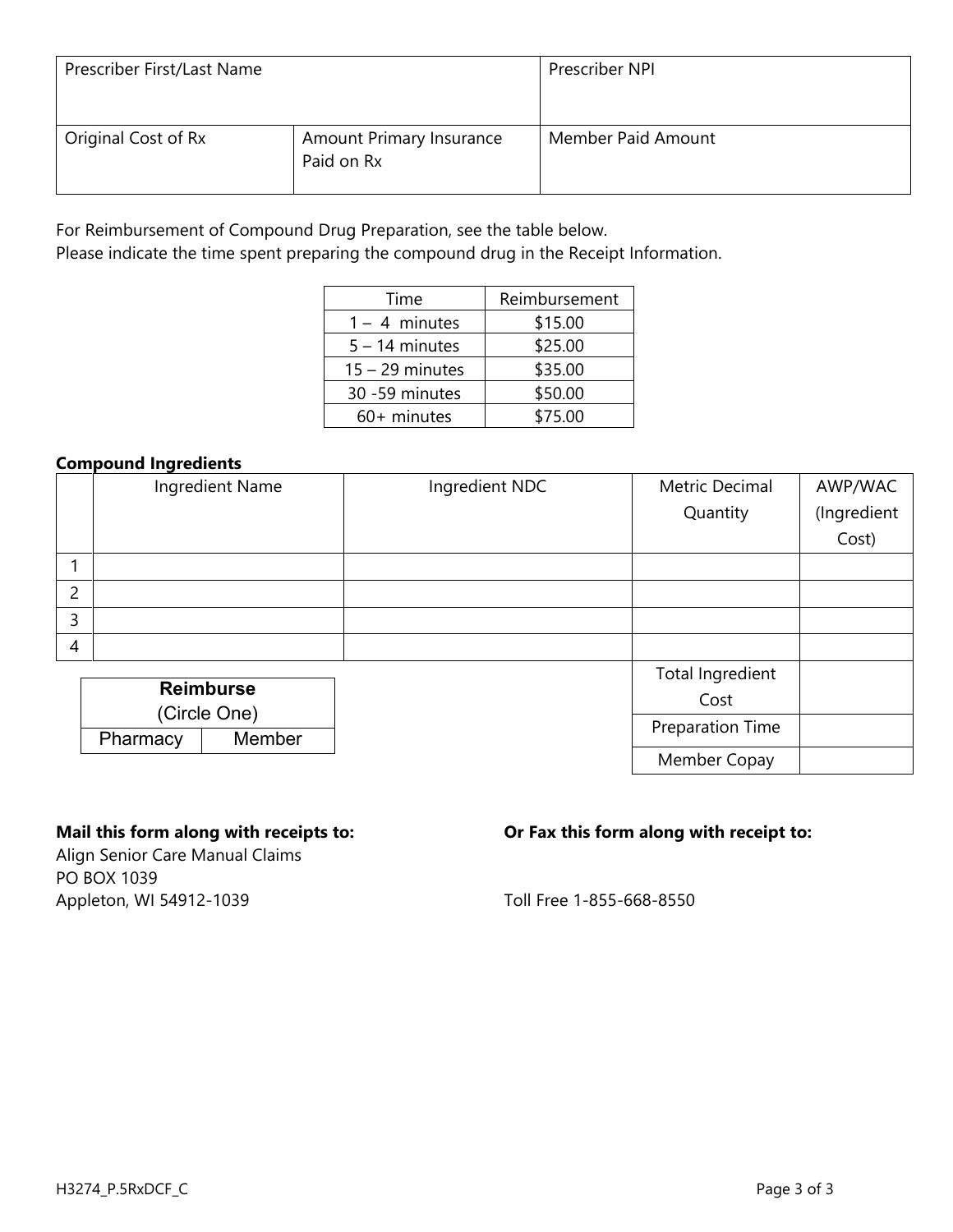

# **Prescription Drug Claim Form - Virginia**

*You are not required to use this form to request a reimbursement. This form encompasses standard reimbursement requests, as well as requests for Compound Claims. If your drug is not a compound, some of the requested fields may not be applicable. Please fill out as much information as you have available. If there are any blank fields, we will attempt to obtain the information directly from your pharmacy.*

Please indicate the reason for your reimbursement request.

| $\Box$ I did not have my member ID card at the time of purchase.                      |
|---------------------------------------------------------------------------------------|
| I was charged for medication(s) received during an urgent care/emergency visit.       |
| I was administered a Medicare Part D covered vaccine in my doctor's office.           |
| $\Box$ Primary coverage is with another insurance carrier. (Coordination of Benefits) |
| $\Box$ Other:                                                                         |

- 1. Complete ALL information. Your ID Number can be located on the front of your member ID card.
- 2. Submit claims within the filing period specified in your Evidence of Coverage. For questions about the filing period, please review your Evidence of Coverage or call Member Services at 1-855-855-0489 (TTY 711). Hours of operations: 8 am - 8 pm 7 days a week, except major holidays.
- 3. Requests for reimbursement may be made by the member; the member's prescribing physician or provider, or the member's representative. If someone other than the member is requesting this reimbursement, please include a completed Appointment of Representative form or equivalent notice with your request.
- 4. Please submit a separate form for each patient for whom you are submitting receipts.

| <b>First Name</b>      | Last Name                   | MI                     |
|------------------------|-----------------------------|------------------------|
|                        |                             |                        |
| Telephone Number       | Date of Birth               | (Circle One)<br>Gender |
|                        |                             | Female<br>Male         |
| <b>ID Number</b>       | Subscriber's Employer (PCN) |                        |
|                        |                             |                        |
| <b>Mailing Address</b> |                             |                        |
|                        |                             |                        |
| City                   | <b>State</b>                | ZIP Code               |
|                        |                             |                        |
| Member Signature       |                             | Date Signed            |
|                        |                             |                        |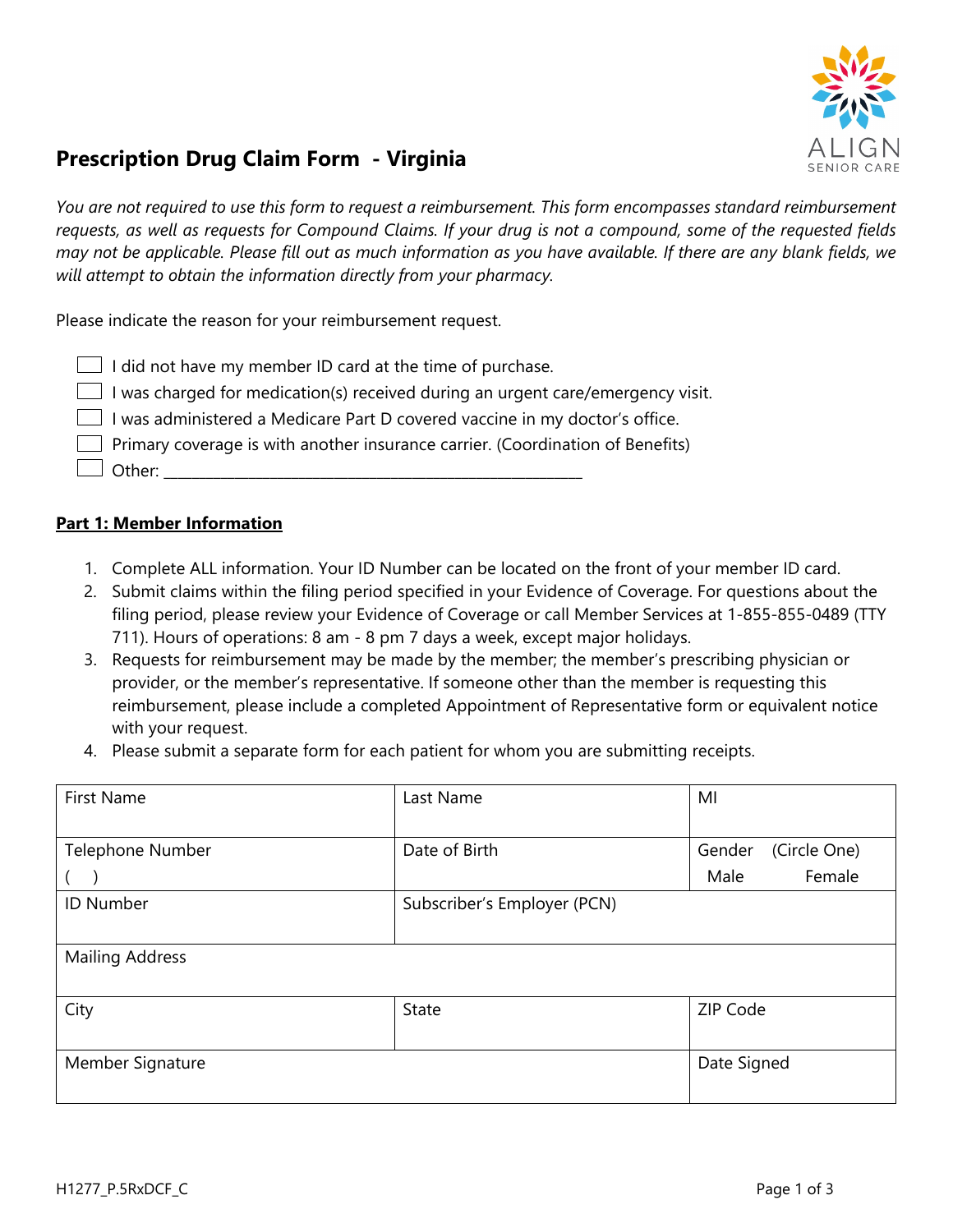- 1. Complete ALL information.
- 2. Please submit a separate form for each pharmacy from which you purchased medications.

| Name                                                                           |       |                         |
|--------------------------------------------------------------------------------|-------|-------------------------|
|                                                                                |       |                         |
| <b>Street Address</b>                                                          |       |                         |
|                                                                                |       |                         |
| City                                                                           | State | ZIP Code                |
|                                                                                |       |                         |
| Pharmacy/or Provider of Service National Provider Number (NA if not available) |       | <b>Telephone Number</b> |
|                                                                                |       |                         |

## **Part 3: Receipt Information**

- 1. Include Proof of Payment with the original pharmacy receipt(s) or pharmacy printout(s). Cash Register Receipt(s) without pharmacy detail will not be accepted. Tape all receipt(s) to the bottom of this page. Please DO NOT staple.
	- a. Compound medications must have at least 2 ingredients, and at least 1 ingredient must be a Federal legend (prescription) drug.
	- b. All active ingredients must be covered as part of your formulary and all prescription information must be submitted.
- 2. Please provide the explanation of benefits (EOB) or denial letter from the primary insurance carrier if you have primary coverage with another insurance carrier.
- 3. Receipts will not be returned. Please remember to keep a copy of the completed claim form and receipt(s) for your records.

| Date Rx Filled     | Diagnosis Code and Description                                         | <b>Medication Name</b> |  |
|--------------------|------------------------------------------------------------------------|------------------------|--|
| <b>Rx Number</b>   | Final Form of Compound (cream, patches, suppository, suspension, etc.) |                        |  |
| National Drug Code | Quantity                                                               |                        |  |
| Day Supply         | Total Volume (grams, ml, each, etc.)                                   |                        |  |
|                    |                                                                        | (continued on page 3)  |  |